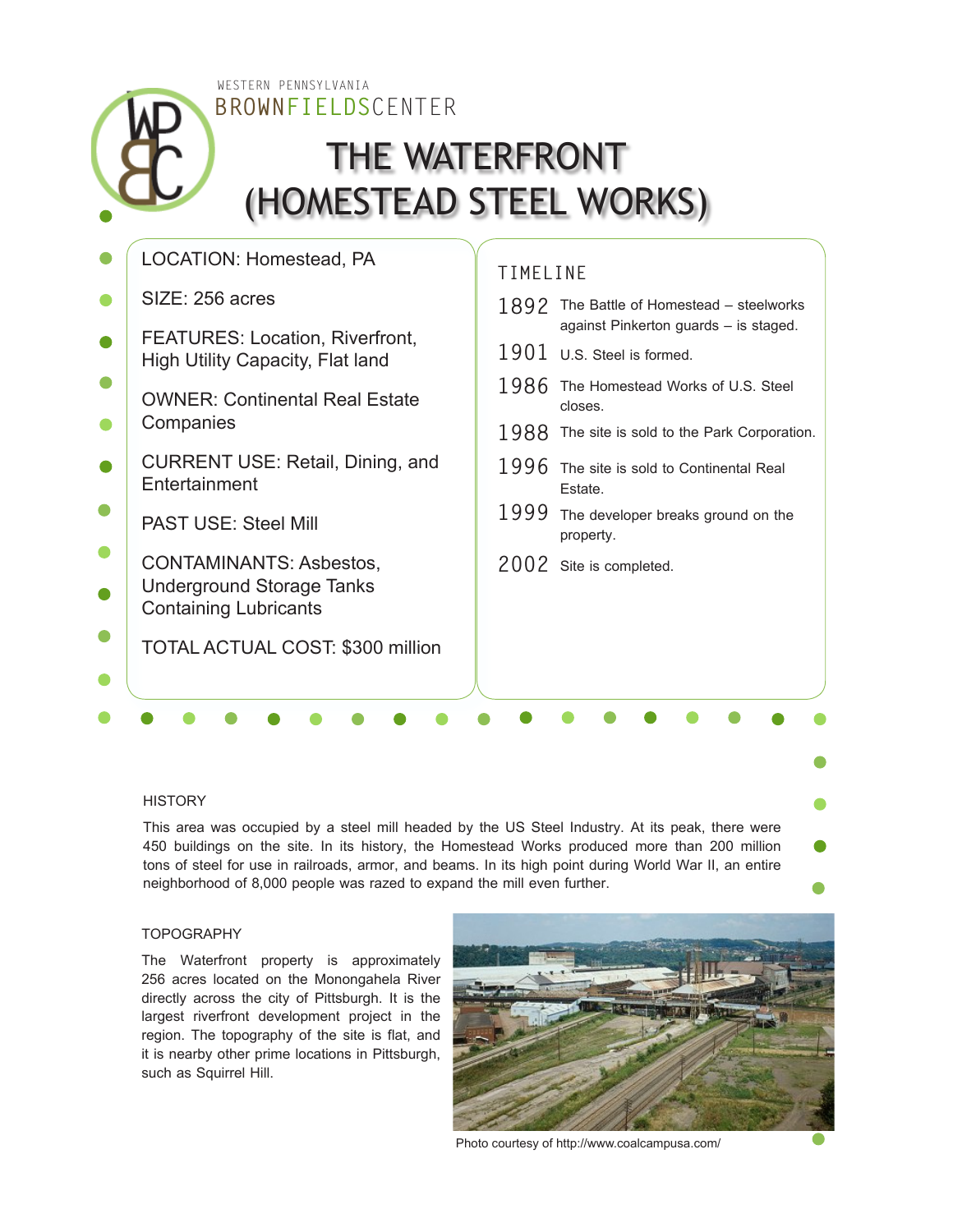

Its location is not easily accessible to communities within walking distance to the site. Active railroad tracks separate the development from surrounding communities.

## MARKET CONDITIONS

Prior to the development of the Waterfront, the surrounding community of Homestead was in financial distress.

This new development increased the value of the property by bringing interest from outside retailers, thereby increasing the housing Picture courtesy of Google Maps<br>
market around the area.

SITE ASSEMBLY AND CONTROL

Park Corporation owned this site and completed the initial cleaning of the land. After the initial cleaning, the property was sold to Continental Developers, who drafted a master plan for the site.

### ENVIRONMENTAL PROBLEMS

- The lubricants used by the steel mill were housed in underground storage tanks, which leaked and contaminated the soil. These tanks were easily detected because of accurate recordings of each of their locations, making remediation easy.
- There was also asbestos contamination, which required soil cleaning. Before the site could be developed, a storm runoff test was conducted.
- SOCIAL/COMMUNITY INFRASTRUCTURE
- When the mills closed, most of the workers belonged to the United Steel Workers Union. The citizens formed a non-profit citizens' development corporation (CDC) and a
- Homestead Economic Redevelopment Corporation (HERC). The state formed The Enterprise Zone program. Together, HERC
- and the Enterprise Zone were able to develop two master plans, one for the mill site and one for the rest of the community.
- 

# PHYSICAL INFRASTRUCTURE

- During the purchase of the property a traffic study was completed to estimate the proximity of this area to affluent areas. The development of the main streets was undertaken by the developers.
- Many physical changes were made; however, the developers noted the history of the site by leaving the stacks of the steel mill as statues.